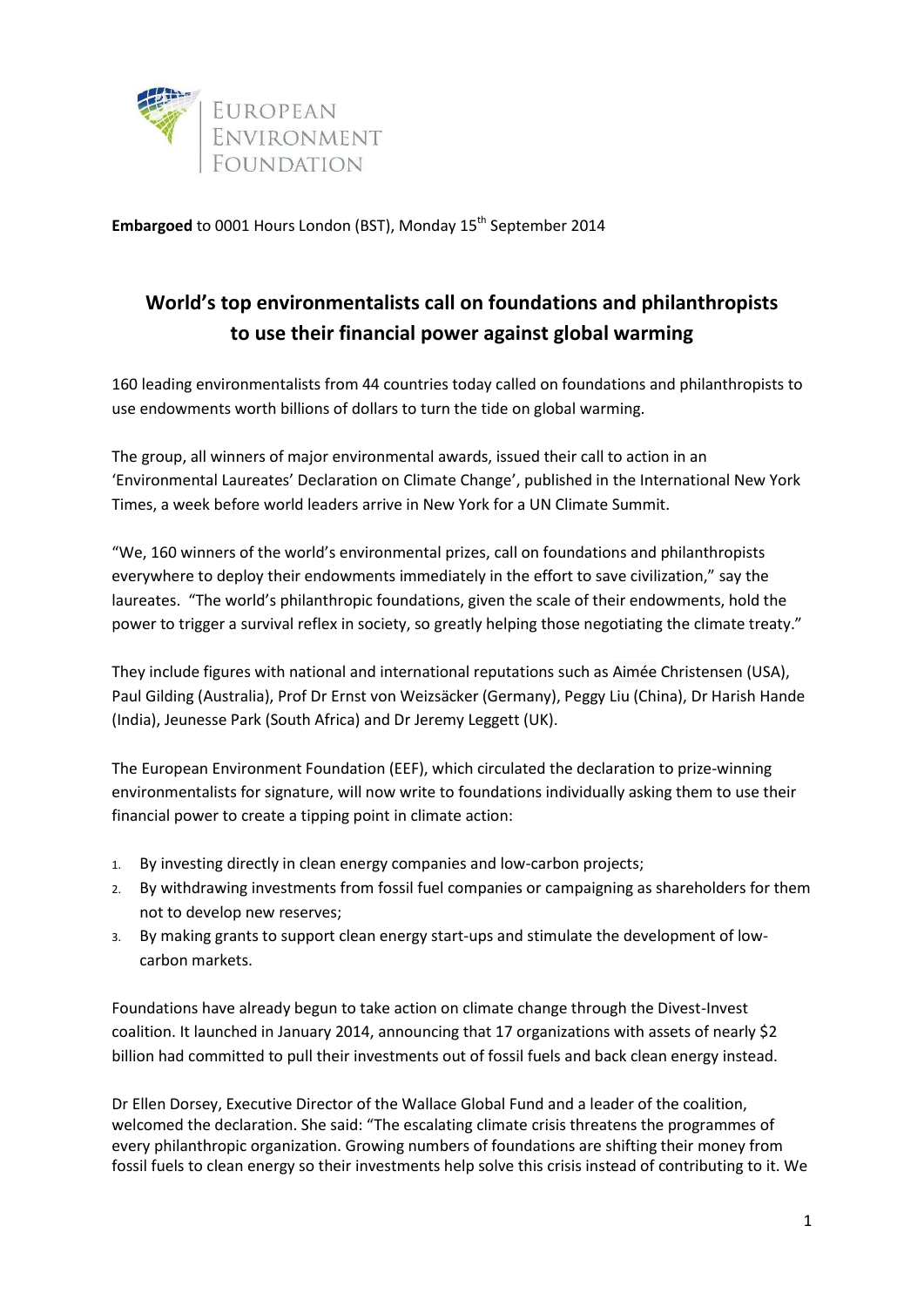hope that our stand will encourage others to take the urgent action we now need to prevent runaway global warming."

In a full page advertisement in the International New York Times the environmental laureates warn that the world is "heading for 4C to 6C of global warming, given current policies on the burning of coal, oil and gas", and say they are "terrified that we will lose our ability to feed ourselves, run out of potable water, increase the scope for war, and cause the very fabric of civilization to crash." Their comments are based on warnings from the UN's Intergovernmental Panel on Climate Change.

In the declaration they argue that climate change on this scale will not only devalue or destroy all the good work done by the world's foundations, it will also erode the worth of their huge endowments, leaving them with "stranded assets" in companies damaged by the consequences of global warming.

Dr Jeremy Leggett, the EEF Trustee who coordinated the declaration, said: "The world's philanthropic foundations fund work which improves the lives of millions of people around the world, but if they want that work to last they can't afford to ignore climate change. Investing in a clean energy future is the best way to safeguard their work and their finances.

"We hope this appeal will stimulate vital investment in a clean energy future, demonstrate support for an ambitious climate change treaty, and create space for a tipping point in climate action," said Mr Leggett, who is a Hillary Laureate for Exceptional Leadership in Climate Change Solutions.

UN Secretary-General Ban Ki-Moon has invited world leaders from government, finance, business and civil society to the New York Climate Summit on 23rd September, 2014, and has challenged them to make bold commitments to reduce greenhouse gas emissions and build political momentum towards a global climate change treaty at the December 2015 Paris Climate Summit.

The environmental laureates warn that time to prevent damaging global warming is fast running out and "the Paris Climate Summit may be the last chance to agree a treaty capable of saving civilization". However, they say that foundations and philanthropists have the financial resources to respond on a scale that would materially increase negotiators' chances of success in Paris.

#### **Statements from Key Signatories**

**Aimée Christensen (USA), Hillary Laureate**, said: *"The scientific imperative for climate action has never been stronger: we face grave risks from inaction, including risks to our investments, as captured by this year's Risky Business report. As governments work towards Paris to put in place policies to meet the climate challenge, we need foundation endowments to align their investments with their goals of doing good around the world, joining other leading investors and businesses to transform our economies to be more efficient, resilient, secure, and price stable - and to create high quality jobs and healthier communities."*

**Paul Gilding (Australia), winner of the Tomorrow Magazine Environmental Leadership Award, said**: *"Climate change has the capacity to overwhelm all efforts in other areas such as poverty and biodiversity. Anyone concerned about improving quality of life or protecting natural areas should know that unless they also act on climate, they are likely to waste their efforts. Here in Australia we already see dramatic climate change impacts and the process has just begun. The solutions, like*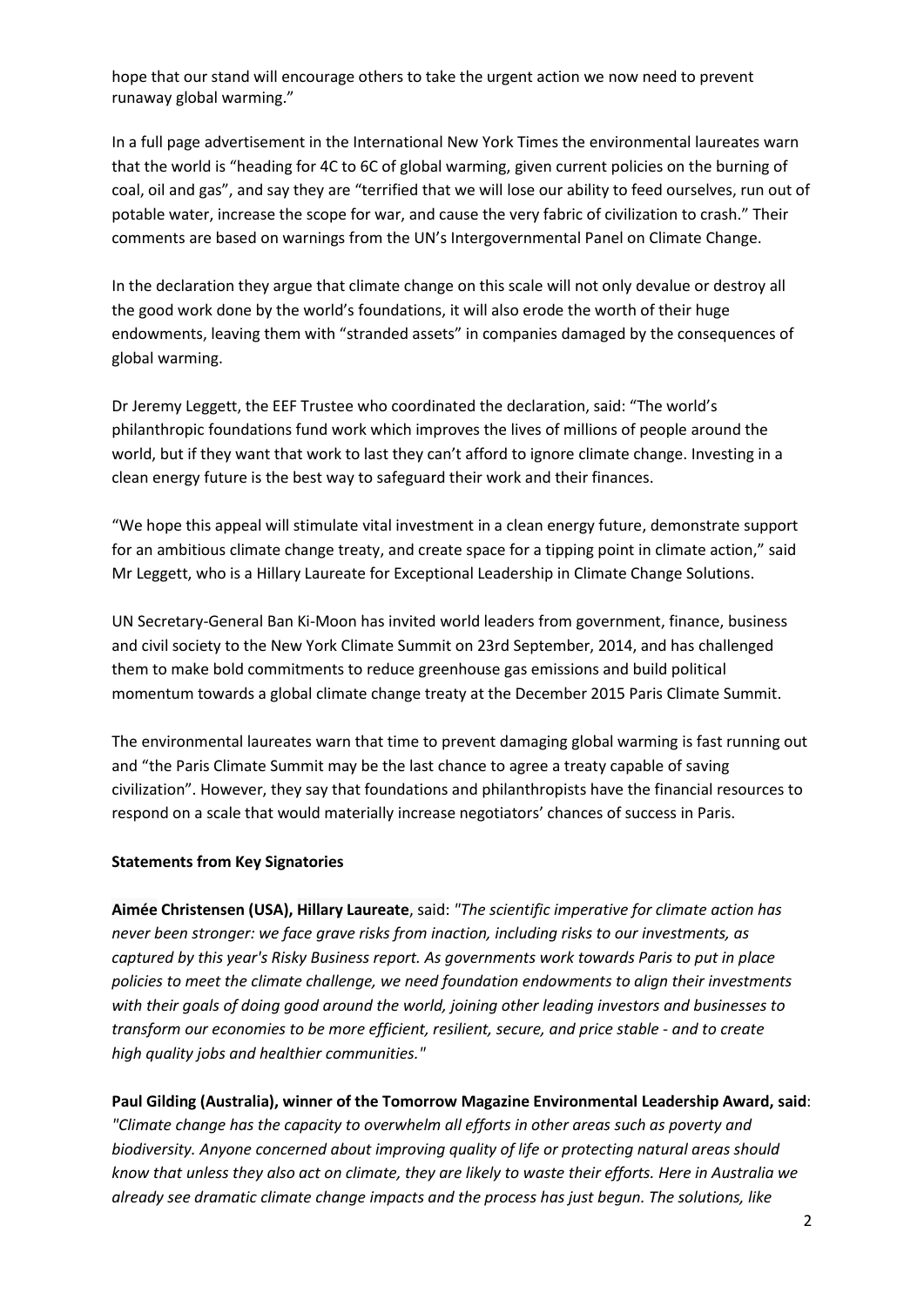*renewable energy, are ready to fly and so Foundations have a great opportunity to accelerate the change."*

**Prof Dr Ernst von Weizsäcker (Germany), winner of the German Environment Prize**, said: "Acceleration of climate action by foundations at this crucial, make-or-break time would send a *hugely useful signal to the world of investment."*

**Peggy Liu (China), Hillary Laureate and Time Magazine Hero of the Environment**, said*: "Accelerated funding by foundations could boost climate solutions that could work to address China's emissions at gigascale and gigapace. Endowment capital paired with Chinese resources could commercialize affordable sustainability solutions for the world, or help China build new cities with lighter environmental impact on the world's resources, or visualize an aspirational and sustainable China Dream lifestyle for the emerging 900 million city dwellers to lessen impact on consumption."*

**Dr Harish Hande (India), winner of the Ramon Magsaysay Award**, said: *"In India, we see daily the power of sustainable energy to improve the quality of life of the poor while also reducing global warming. There is so much scope for an accelerated programme of investment and funding by foundations to move the dial further on these issues, leading by example. Together we could well trigger a tipping point in social-change for good, just in the nick of time!"*

**Jeunesse Park (South Africa), winner of the UNEP Sasakawa Prize**, said: *"Anthropogenic climate destabilization is hitting Africa right now, and the poorest suffer, despite Africa's vast resource wealth and ideal situation to innovate and implement renewable energy, eco-agriculture, more intelligent land use, and – instinctively - to lead a lower carbon path. The idea of a 'big boost' in investment and grant-making is not just timely but imperative."*

**Dr Jeremy Leggett (UK), Hillary Laureate**, said: *"Foundations responding to this appeal could help those of us in the green business world who are trying to divert 5% of corporate profits to the fight against global warming. They could insist that all for-profit beneficiaries of their investments and grants give 5% of their profits to climate action causes. This would create a significant and wholly new pool of capital-for-good in the world, given the scale of clean-energy revolution needed if we are to beat global warming."*

# **Statements from Supporting Foundations**

# **Tellus Mater Foundation**

James Arbib, Founder and Trustee, said: "We applaud this critical initiative. Climate change is the greatest challenge facing humanity and the window to address it pre-emptively is closing fast. Allocation of capital is a critical lever in pursuing a solution. We are actively looking at ways to invest our endowment to support a transition to a low-carbon energy system within a long-term and sustainable financial system.

"One of the key barriers we need to overcome is the lack of sophisticated products and the associated financial infrastructure to allow us *to* invest in this way. We are keen to work with other foundations and long-term investors, and the financial community to help develop this emerging market."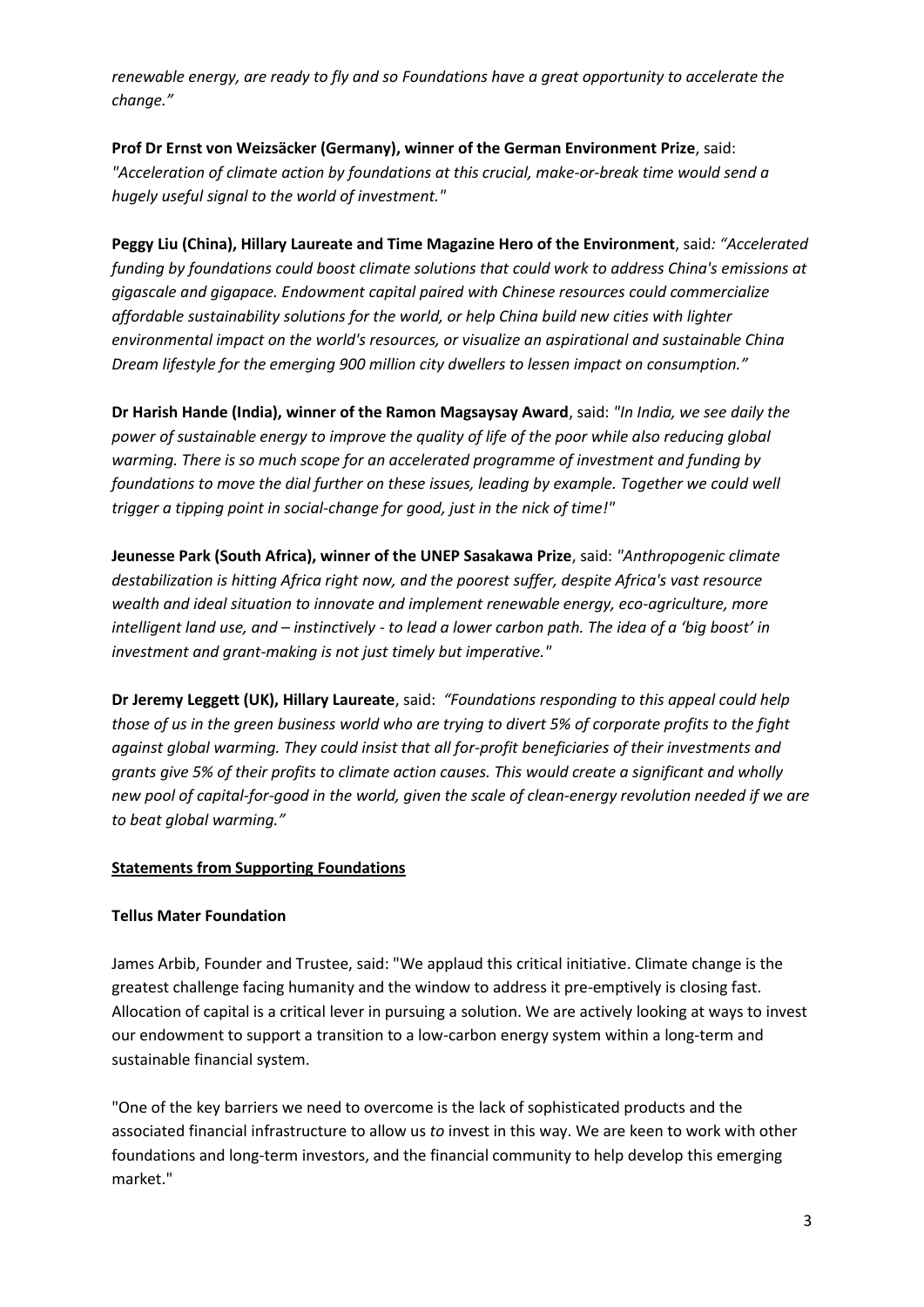#### **Polden-Puckham Charitable Foundation**

Bevis Gillett, Vice Chair, said: "The significance of the environmental laureates' declaration cannot be overstated. At the Polden-Puckham Charitable Foundation we are quickly waking up to the need to align our mission, our investments, and our grants, so as to keep our environmental impact within 2C of global warming. As a foundation what other policy choices do we have? What choices do other foundations have, if we are to address the climate crisis before it is too late? Sympathetic foundations now need to take the message on board and act as exemplars for others to follow."

### **ENDS**

#### **Notes for Editors**

The full text of the declaration is below. A list of signatories and the awards they have won, and background on the initiative is attached.

For further information or to arrange interviews, please contact:

David Mason, Greenhouse PR - +44 (0) 7799 07232[0 david@greenhousepr.co.uk](mailto:david@greenhousepr.co.uk) Sean Buchan, Greenhouse PR – sean@greenhousepr.co.uk

# **Environmental Laureates' Declaration on Climate Change**

"*Aghast that the Earth is heading for 4 to 6 degrees Celsius of global warming, given current policies on the burning of coal, oil and gas.*

*"Terrified that we will lose our ability to feed ourselves, run out of potable water, increase the scope for war, and cause the very fabric of civilization to crash as a consequence of the climate change that global overheating will bring about.*

*"Devastated that our governments have not succeeded yet in slowing, much less stopping, the flow of greenhouse gases into our thin atmosphere, in the full knowledge of these risks, despite a quarter century of trying.*

*"Aware that the December 2015 Paris Climate Summit may be the last chance to agree a treaty capable of saving civilization.*

*"Believing that the world's philanthropic foundations, given the scale of their endowments, hold the power to trigger a survival reflex in society, so greatly helping those negotiating the climate treaty.*

*"Recognizing that all the good works of philanthropy, in all their varied forms, will be devalued or even destroyed in a world en route to six degrees of global warming or more, and that endowments that could have saved the day will end up effectively as stranded assets.*

*"We, 160 winners of the world's environmental prizes, call on foundations and philanthropists everywhere to deploy their endowments immediately in the effort to save civilization."*